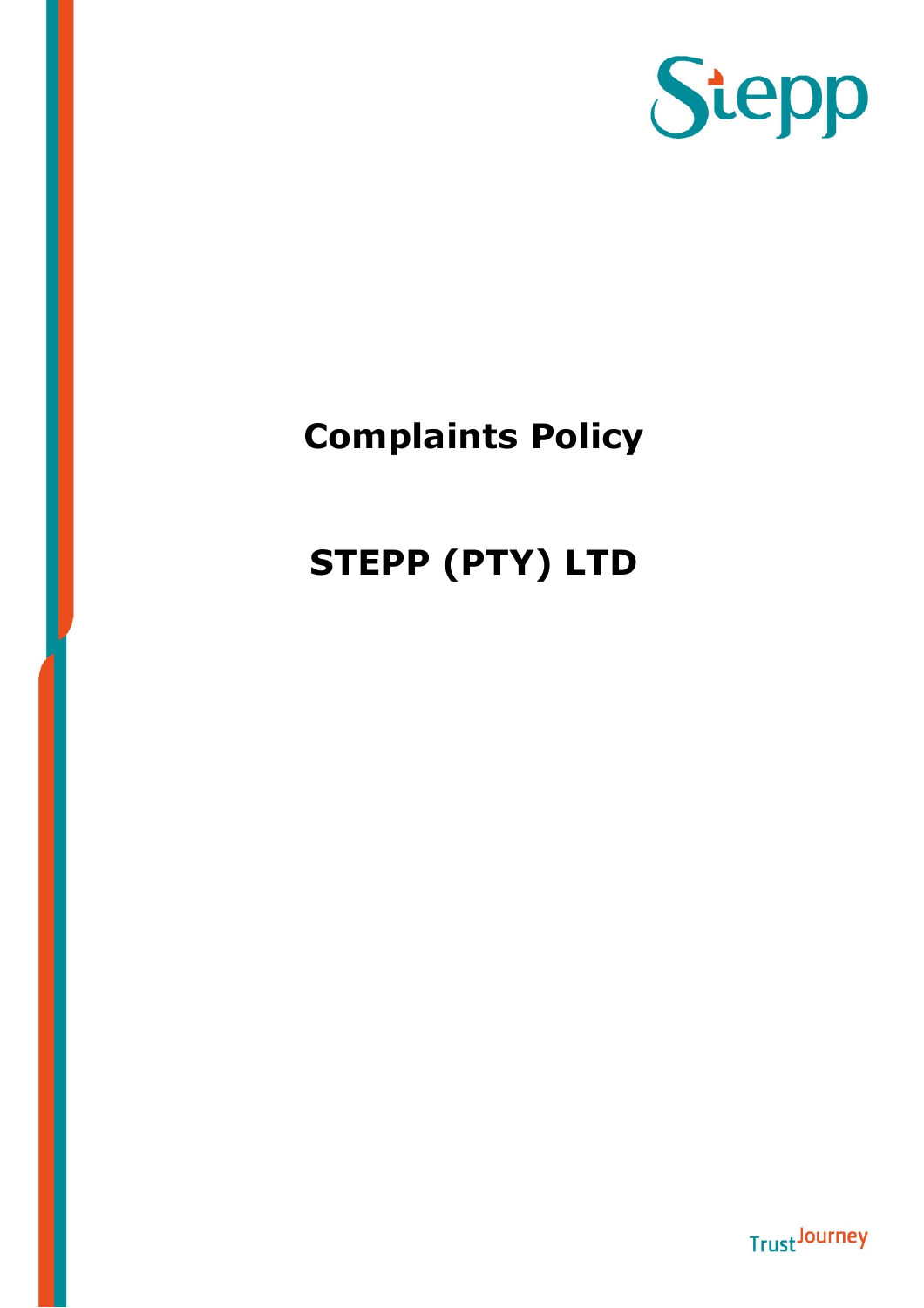## STEPP (PTY) LTD will:

- − Supply all clients of the lines of complaint reporting, in writing, at the deal closing meeting;
- − In case of a complaint, request that the client who has the complaint against the provider should lodge such complaint in writing supplying as much details as possible;
- − Promptly acknowledge receipt of complaints in writing to the client, giving the client the communication particulars of the contact staff to be involved in the resolution procedure;
- − Handle clients' complaints in a timely and fair manner, with each complaint receiving proper consideration in a process that is managed appropriately and effectively;
- − Inform the client of the outcome of the enquiry within 30 days of receiving the client's complaint in writing;
- − Advise the client of the further options which may be available to the client in terms of FAIS or any other law, where a client's complaint is not resolved to the client's satisfaction. These options were given to the client at the deal closing stage and will be brought to his attention again.
- − If the outcome of a complaint is not in the client's favour, be giving full, written reasons to the client and the client must be advised that the complaint may be pursued within 6 months with the Ombud, whose name, address and other contact particulars will simultaneously be provided again to the client.

Reference to Rules 6(a) and 6(b) of the Rules on Proceedings of the Office of the Ombud for Financial Services Providers:

Rules 6(a) and 6(b) of the Rules on Proceedings of the Office of the Ombud

- 6 (a) Where a complaint cannot be addressed in a reasonable time by the responding party [provider], the responding party must as soon as reasonably possible send to the complainant a written acknowledgement of the complaint with contact references of the responding party.
- 6 (b) If, within four weeks of receipt of a complaint, the responding party has been unable to resolve the complaint to the satisfaction of the client, the responding party must inform the complainant that:
	- (i) the complaint may be referred to the Office [of the Ombud for Financial Services Providers] if the complainant wishes to pursue the matter; and
	- (ii) the complainant should do so within six months of receipt of such notification.